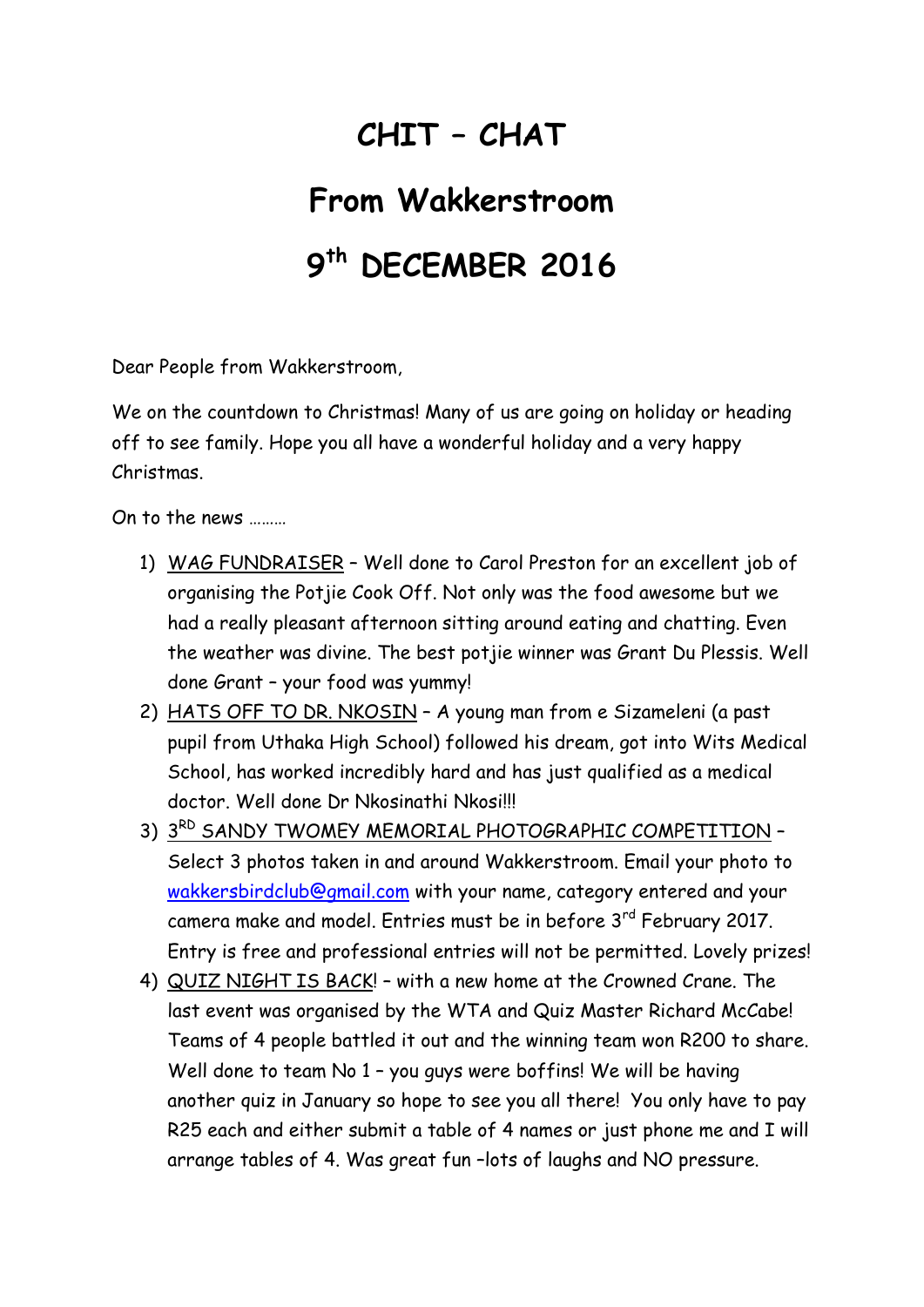5) RECYCLING PROJECT – by Birdlife Wakkerstroom has seen some great increases with regard to community members bringing in recycling.

The following totals are the year to date :PAPER-1616kg GLASS-2096kg Metal/Tins - 785kg Plastic – 739kg Mixed – 843kg TOTAL – 6079kg. There were 18 persons/businesses who brought in recycling in November which means a total increase of 643kg which works out to 35.72 kgs per household/business for November. Well done everyone!

- 6) SOCIAL WEAVER The Social Weaver is now open. Hannes and Leonie are pleased to announce that the refurbishment of accommodation and restaurant is now complete. You can order breakfasts, pizzas, burgers and hot and cold beverages. The liquor licence is pending. Trading hours are Sun-Thurs 08:00 – 20.00 and Fri &Sat 08:00 – 21:00
- 7) KNITTING MACHINE Jessie Dennett has an Empisal360/260 Knitting Machine with Ribber attachment, lace carriage, punch cards, punch and instruction books looking for a home. The machine is in excellent condition. ANY OFFERS?
- 8) FROGGING Wakkerstroom Frogging Experience! This exciting event is happening on the weekend of 13/14 January 2017 at Birdlife. Join Nick Evans, Richard and Candice McKibbon in the magical Wetlands of Wakkerstroom to find incredible frogs and have a great time. Contact Kristi if you are keen. It might be an idea to arrive in gum boots!!
- 9) SMILEY'S CHRISTMAS GIFTS Wilna is still hoping to get more pressies for the kids who frequent Smiley's on a Friday evening. Just a little gift with perhaps a sweet attached would be SO welcome. Please drop off at Info centre or with Wilna asap.
- 10) DeKotzenhof will be open throughout December for Deli, restaurant, putt-putt and accommodation. Do remember all meals or functions need to be pre-booked. They seat 16 people in the intimate restaurant. CHRISTMAS luncheon bookings are now open. Call asap and remember it is BYO.
- 11) CROWNED CRANE Will be hosting a Christmas party with snax on Friday 23rd December from 18:00 until 22:00. And a CHRISTMAS LUNCHEON on Christmas Day from 12.30 until 15.00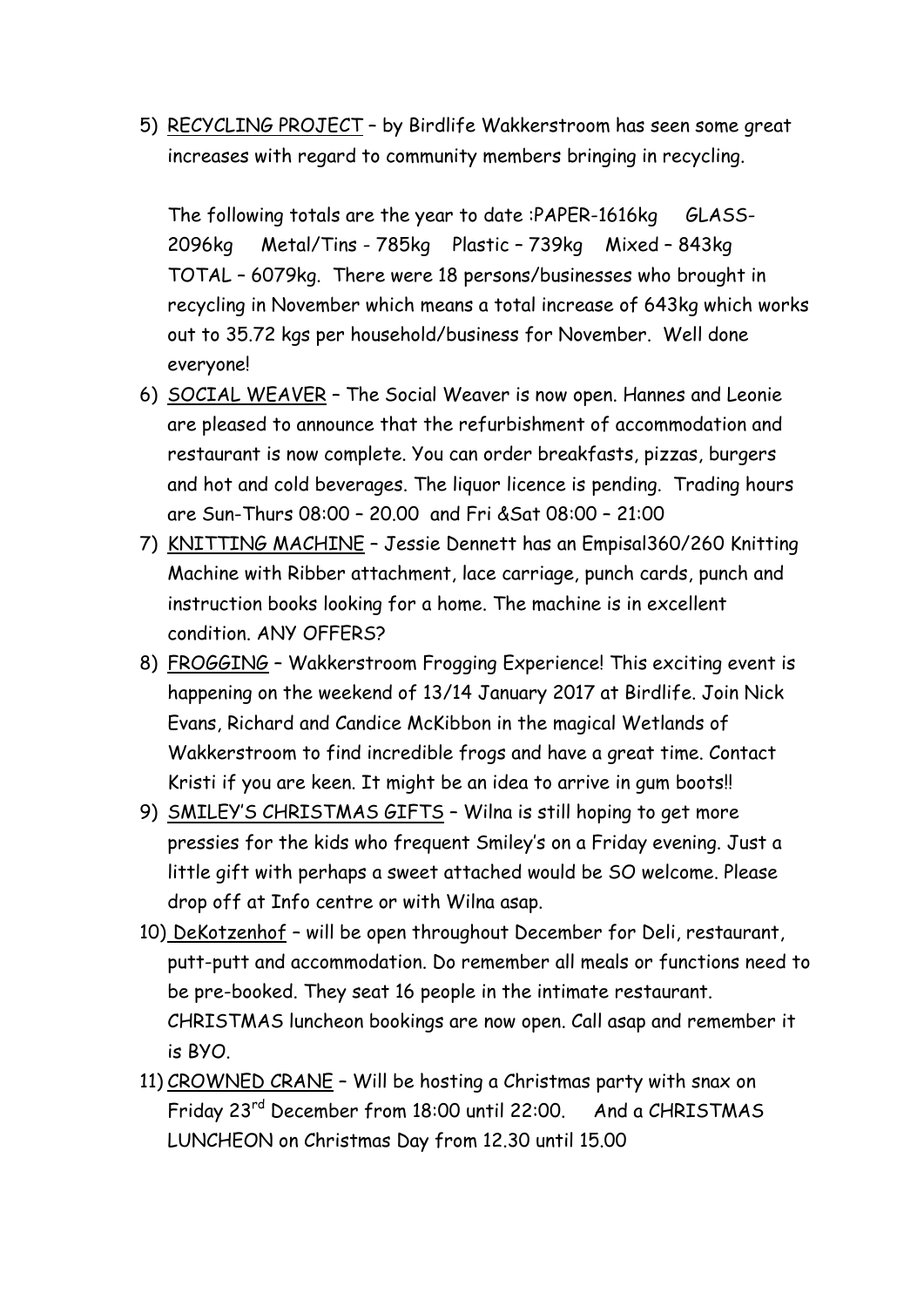- 12) HENNIE FROM JACKPOT David Rutherford says that Hennie has been here for a few days and David saw him for a little chat. He says he misses Wakkerstroom and all the people and sends his best wishes to all who know him.
- 13) NEW HOME Welcome to the Guerins for finally moving everything and settling in their new home in Kana. Looks like you going to be busy gardening!!
- 14) OLD BIOSCOPE The renovations of the old movie house are coming along and the place is looking stunning. Ian –you are doing a marvellous job! The info centre will be moving in as soon as Ian gives us the go ahead. I think we will be very happy there and it's also going to be so easy for "passers-by "to find us now.
- 15) RAIN How divine has all the rain been!! The farmers must be over the moon. When I drive around I see a really bumper crop of mealies coming along!!
- 16) MUCKY DUCK Are opening on Christmas Eve and having a potjie for R50 pp. They will also open on NEW YEARS EVE but I am not sure at this point what they are doing. Watch this space.
- 17) GRASSLANDS are also offering a CHRISTMAS LUNCHEON. If interested book quickly they nearly full!
- 18)TWICE IS NICE Would like to wish everyone a huge hearty thanks for all the donations in time for Christmas. Many thanks also to the anonymous donor who left boxes of clothing on the shop steps last Wednesday. Twice is Nice will be closing on 17<sup>th</sup> December and will reopen on 6<sup>th</sup> January.
- 19) CHRISTMAS CAROLS next weekend (Saturday 17<sup>th</sup> at 18:00) at the Catholic Church. Definitely not to be missed. I think this becomes more and more popular so the little church will probably be bursting at the seams.
- 20) **CHRISTMAS SPIRIT** Come on everyone/businesses lets really get going and ooze Christmas spirit this year. How about LIGHTS, CHRISTMAS TREES AND DECORATIONS, ETC all over town especially in the shop windows!!